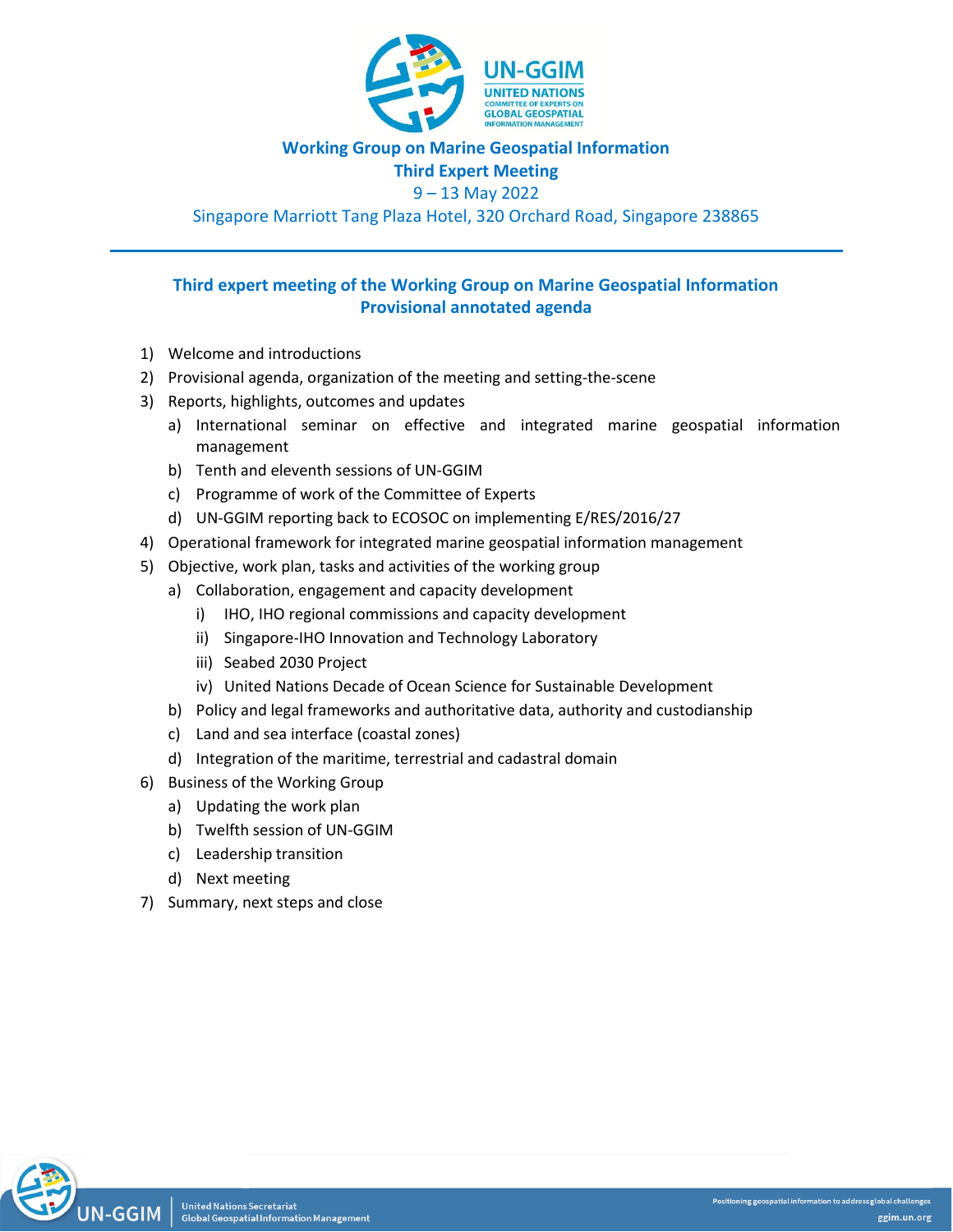# **Third expert meeting of the Working Group on Marine Geospatial Information Organization of the meeting**

# **Monday, 9 May 2022**

08:00 a.m. – 08:15 a.m.

Item 1 Welcome and introductions

*Welcome and brief opening remarks from the Maritime and Port Authority of Singapore, the Co-Chairs of the Working Group on Marine Geospatial Information, the Marine Spatial Data Infrastructure Working Group and the Marine Domain Working Group Chairs. The host will provide an overview of the meeting and*  logistical arrangements for the five days. All meeting participants are requested to introduce to one another, *especially during the breaks.*

08:15 a.m. – 10:30 a.m.

*Thirteenth meeting of the IHO Marine Spatial Data Infrastructure Working Group*. *Members of the WG-MGI and representatives and experts invited to the 3 rd expert meeting of WG-MGI shall participate in the meeting as invited observers of the 13th meeting of IHO-MSDIWG*

10:30 a.m. – 11:00 a.m. Refreshment break

11:00 a.m. – 13:00 a.m.

# **Third expert meeting of the Working Group on Marine Geospatial Information**

Item 2 Provisional agenda, organization of the meeting and setting-the-scene *The 3rd expert meeting of WG-MGI will adopt the agenda and organization of the meeting. There will be presentations by the Maritime and Port Authority of Singapore as host and co-Chair and by the National Oceanic and Atmospheric Administration, United States of America s co-Chair to set-the-scene, understand expectations, outline the tasks before the WG-MGI over the five days, and agree on desired outcomes.*

- Item 3 Reports, highlights, outcomes and updates
	- a) International seminar on effective and integrated marine geospatial information management

*This item will be addressed at the session on Friday, 13 May 2022*

# b) Tenth and eleventh sessions of UN-GGIM

*The meeting will discuss key outcomes and decisions of the tenth and eleventh sessions of UN-GGIM held in virtual format including views and guidance expressed by UN-GGIM that impact the agenda, work and tasks before the WG-MGI.*

c) Programme of work of the Committee of Experts

*The meeting will receive an update on key items of the programme of work of UN-GGIM during the intervening. In particular, and discusses items that impact the agenda, work and tasks before the WG-MGI.*

d) UN-GGIM reporting back to ECOSOC on implementing E/RES/2016/27

*The meeting will receive an update related to the report of UN-GGIM to the 2022 Session of ECOSOC on UN-GGIM's implementation of Resolution 2016/27. The meeting may wish to exchange views in this regard.*

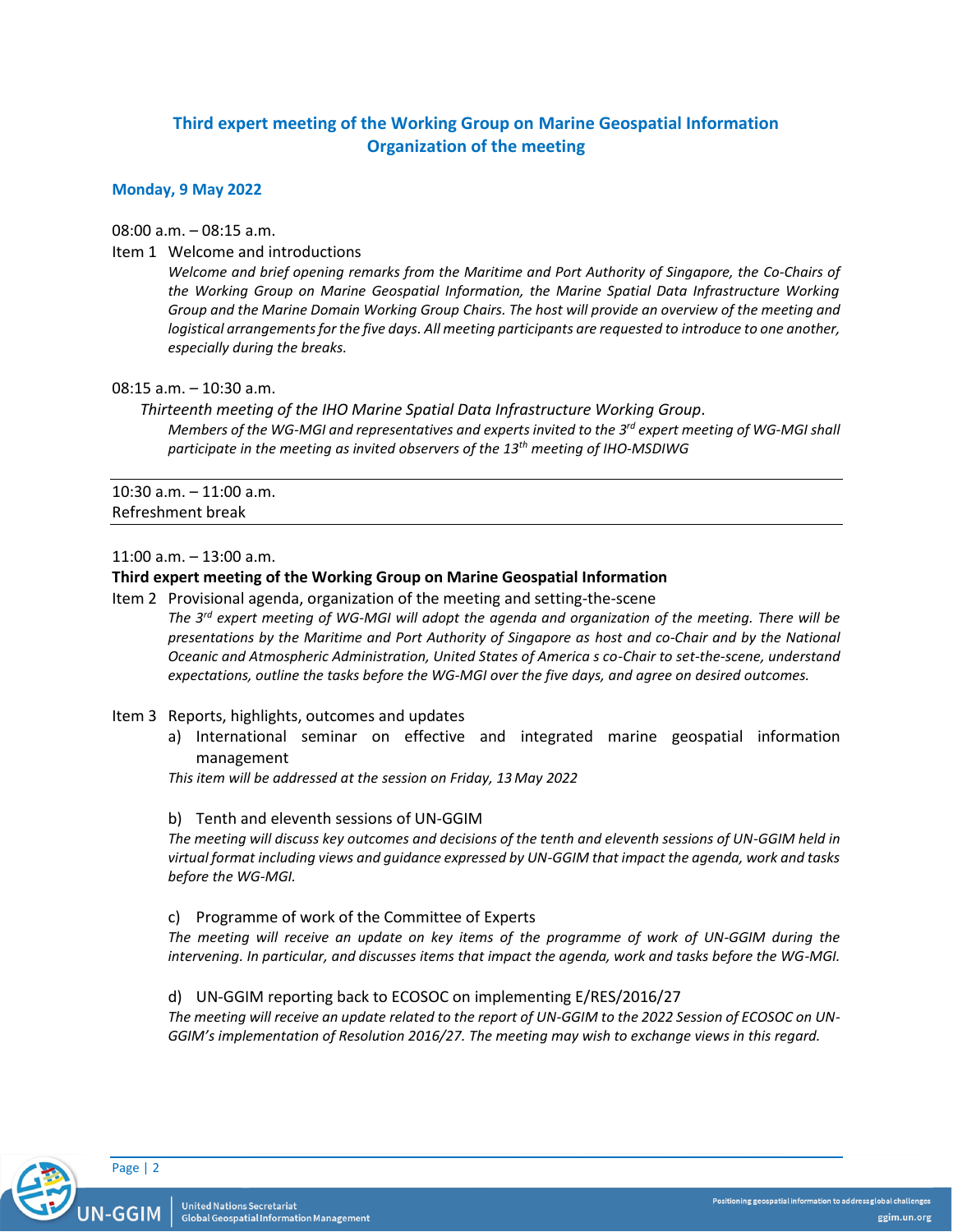Item 4 Operational framework for integrated marine geospatial information management *The co-Chairs will inform the meeting on the work, progress and status of the draft Operational Framework and invite the meeting to discuss and exchange information and views with the view to complete the initial preparation of the draft Operational Framework for consideration by members of WG-MGI and invited representatives and experts. This item will be further discussed at the session on Friday 13 May 2022.*

# 13:00 p.m. – 14:30 p.m. Lunch break

#### 14:30 p.m. – 16:00 p.m.

Joint session – 3<sup>rd</sup> expert meeting of WG-MGI, 13<sup>th</sup> meeting of IHO-MSDIWG and 2022 meeting of OGC-MDWG

*Members of the WG-MGI, MSDIWG and MDWG together with invited representatives and experts will discuss and consider the UN Decade of Ocean Science for Sustainable Development; GEBCO Seabed 2030 Project; IHO e-learning initiative; the activities and contributions from the Singapore-IHO Innovation and Technology Laboratory; crowdsourced bathymetry; the development of the OGC-UKHO MSDI maturity document. The segment may include presentations from stakeholders and expert contributors.*

16:00 p.m. – 16:30 p.m. Refreshment break

#### 16:30 p.m. – 17:30 p.m.

Joint session – 3<sup>rd</sup> expert meeting of WG-MGI, 13<sup>th</sup> meeting of IHO-MSDIWG and 2022 meeting of OGC-MDWG

*During this segment, members, invited representatives and experts will jointly discuss and consider the application of marine geospatial information for sustainable development, issues related to the integration of terrestrial, maritime and cadastral domains, including the built environment; land/sea interface and coastal zones; authoritative data, authority and custodianship of marine geospatial information.*

# **Tuesday, 10 May 2022**

# 08:30 a.m. – 18:00 a.m.

International Seminar on United Nations Global Geospatial Information Management with the theme "effective and integrated marine geospatial information management".

# **Wednesday, 11 May 2022**

### 08:30 a.m. – 13:00 p.m.

International Seminar on United Nations Global Geospatial Information Management with the theme "effective and integrated marine geospatial information management".

14:30 p.m. – 19:00 p.m. Technical visit

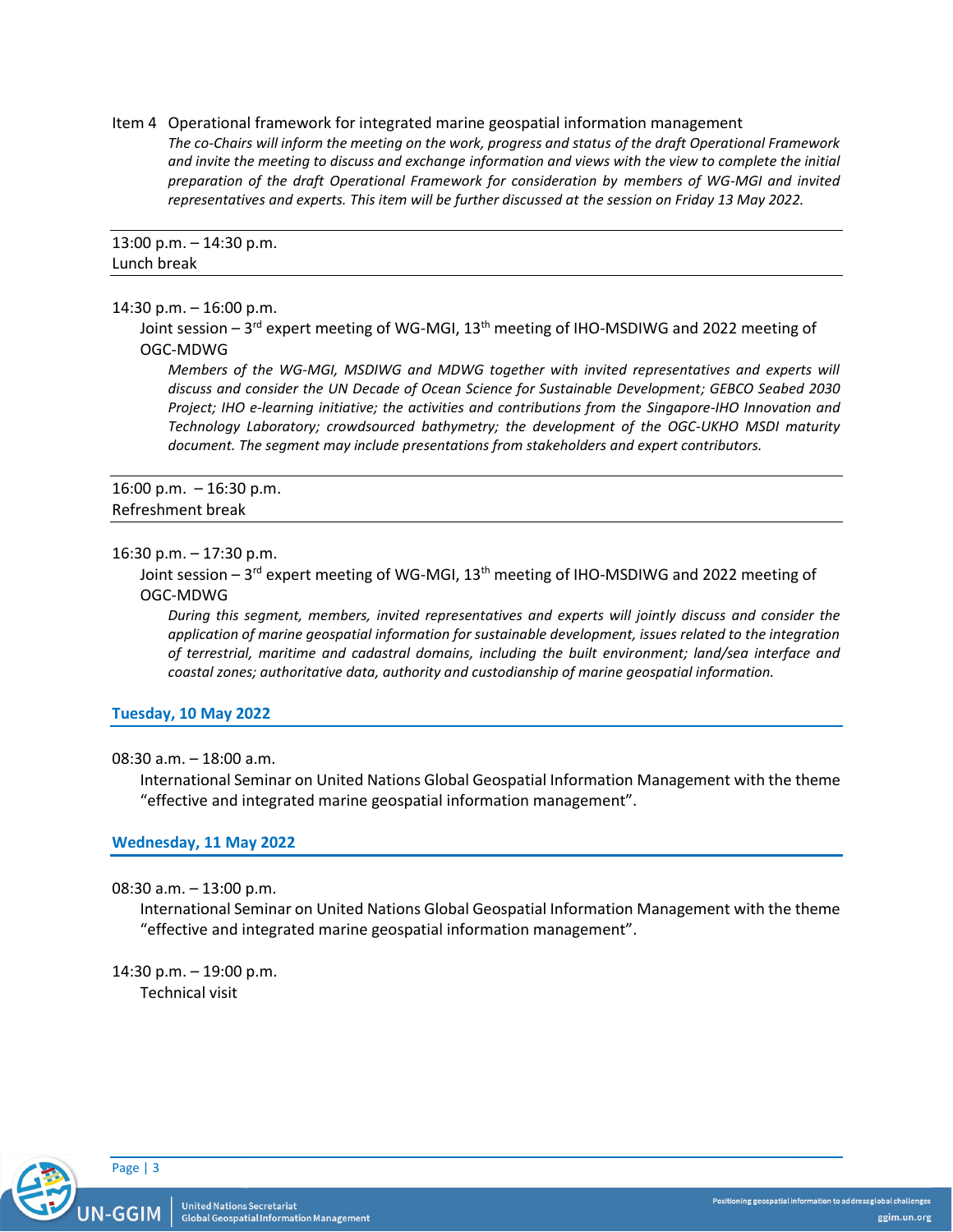### 08:30 a.m. – 18:00 p.m.

International Seminar on United Nations Global Geospatial Information Management with the theme "effective and integrated marine geospatial information management".

### **Friday, 13 May 2022**

### 08:00 a.m. – 09:00 a.m.

#### *2022 meeting of the OGC Marine Domain Working Group.*

*Members of the WG-MGI and representatives and experts invited to the 3rd expert meeting of WG-MGI shall participate in the meeting as invited observers of the 2022 meeting of OGC-MDWG. In this segment, participants will also consider the FAIR principles, challenges and possibilities, and inter alia, the Statement of Shared Guiding Principles for Geospatial Information Management adopted by UN-GGIM. Members of the OGC-MDWG will also discuss and decide its upcoming activities and next annual meeting.*

#### 09:00 a.m. – 10:00 a.m.

*Joint session – 3 rd expert meeting of WG-MGI, 13th meeting of IHO-MSDIWG and 2022 meeting of OGC-MDWG*

*During this segment, participants will review and consider the highlight and outcomes of the International*  seminar and address the availability and accessibility of marine geospatial information for a multiplicity of *purposes for the benefit of society, environment and economy*

# 10:00 a.m. – 10:30 a.m. Refreshment break

# 10:30 a.m. – 13:00 p.m.

*Joint session – 3 rd expert meeting of WG-MGI, 13th meeting of IHO-MSDIWG and 2022 meeting of OGC-MDWG*

*During this segment, participants will jointly consider the integration of maritime, terrestrial and cadastral domains; the preparation of the draft Operational Framework for Integrated Marine Geospatial Information; updating the IHO C-17. Participants will be invited to consider current exemplars including the Arctic SDI and discuss a desired future state for integrated marine geospatial information management that may need to be highly interoperable and integrated, beyond MSDI and MSP and integrated ecosystem management practices. Could the participants begin to sketch and chart a feasible pathway forward? a vision that's 3, 5l 7 out from today?*

13:00 p.m. – 14:30 p.m. Lunch break

### 14:30 p.m. – 16:00 p.m.

*Thirteenth meeting of the IHO Marine Spatial Data Infrastructure Working Group. Members of the WG-MGI and representatives and experts invited to the 3rd expert meeting of WG-MGI shall participate in the meeting as invited observers of the 13th meeting of IHO-MSDIWG. Members of the IHO-MSDIWG will also discuss and decide its upcoming activities and next annual meeting.*

16:00 p.m. – 16:30 p.m. Refreshment break



Positioning geospatial information to address global challenges ggim.un.org